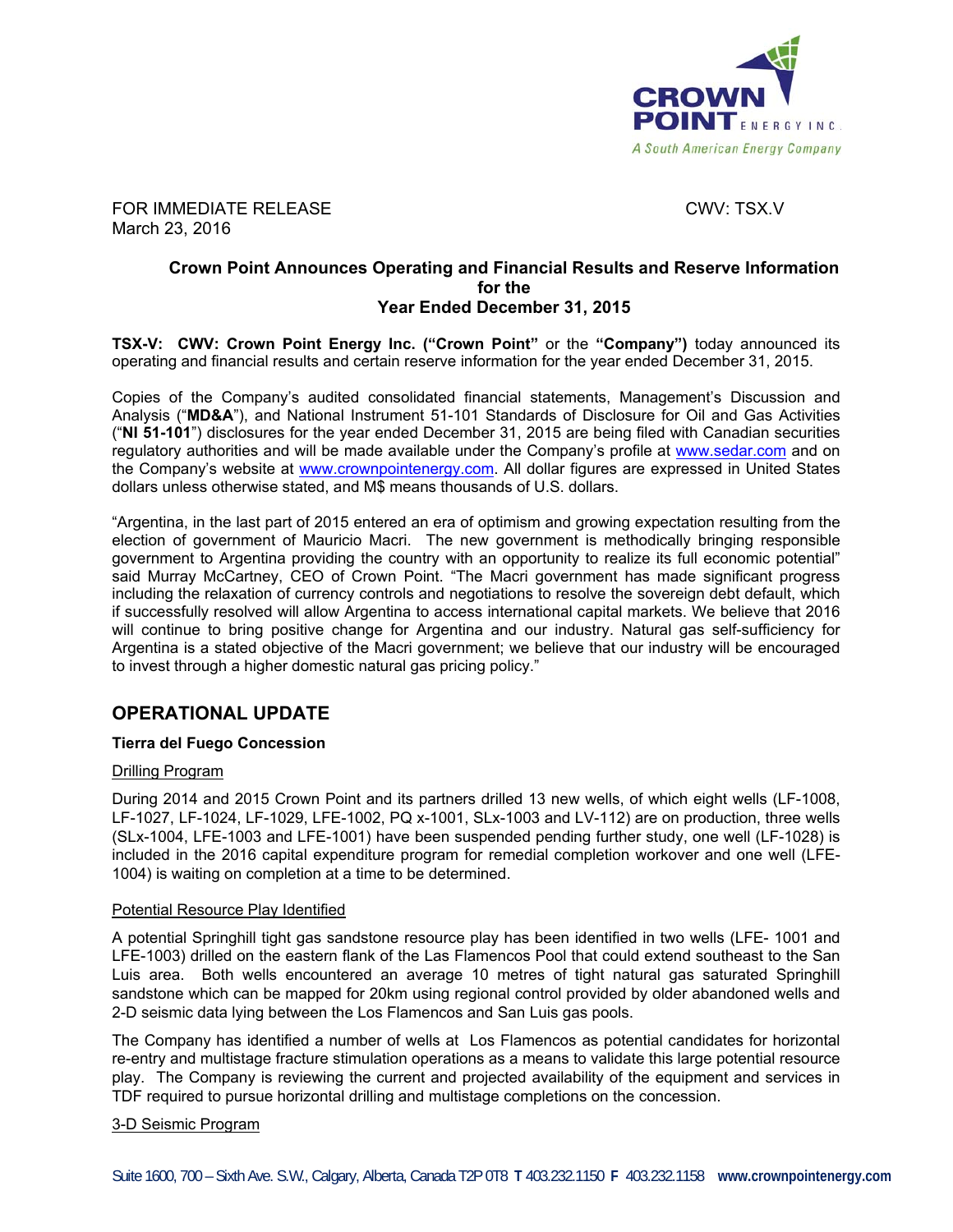

During the first half of 2015, the Company completed the acquisition of 210 km<sup>2</sup> of 3-D seismic in TDF, encompassing all three concessions. Processing and interpretation of the Rio Cullen and La Angostura surveys have been completed. The Los Flamencos survey is being interpreted.

The Company had contingent plans to drill one exploration well on each of the Rio Cullen and La Angostura Concessions based on the interpretation of the acquired 3-D seismic. However a detailed interpretation of both surveys failed to identify any drillable locations on acreage covered by the acquired seismic. In January 2016, the Company received confirmation from the government of the Province of Tierra del Fuego of a one-year extension of the commitment dates for the drilling of the two exploration wells to December 31, 2016.

The seismic survey at Los Flamencos is intended to identify additional step-out locations on the eastern extension of this pool for drilling in 2016. The final processed data was delivered in mid-October and is being interpreted.

The Company has identified a number of older producing and non-producing wells on the Las Violetas concession as candidates for fracture stimulation during 2016.

#### **Cerro de Los Leones Exploration**

The Company has a 100% working interest in the 100,907 acre area covered by the Cerro de Los Leones ("**CLL**") Concession Permit (the "**Permit**"), which is located in the northern portion of the Neuquén Basin in the Province of Mendoza, Argentina.

During 2015, the Company undertook an evaluation of the potential of the previously drilled Vega del Sol structure, which lies approximately 4km west of the La Hoyada exploration well (LH x-1) previously drilled by the Company. The previously shot 3-D seismic was reprocessed and reinterpreted using the well bore information from LH x-1. New structural maps were built and used, in conjunction with the results from two YPF wells (Vega del Sol x-1 and Vega del Sol x-3) drilled in 1995 and 2002, to re-evaluate the Vega del Sol structure.

As a result of the evaluation, the Company took the decision to re-enter both wells and conduct further testing. Vega del Sol x-3 was re-entered in November 2015 and three additional sand zones within the Neuquén Group were perforated, stimulated and tested. The well was then placed on an 80 hour production test with all perforated zones co-mingled. During the test period, the well flowed gas, oil and water at restricted rates of 665 Mcf/d of gas, 10 bbls/d of oil plus 18 bbls/d of treatment fluid and formation water. Total gross production during the test was 1.75 Mmcf of gas and 90 bbls of liquids comprised of 35% oil and 65% treatment fluid and water. Vega del Sol x-3 has been suspended as a potential oil and gas producer and will be tested in conjunction with Vega del Sol x-1 by pipelining the production through the Vega del Sol x-1 facilities (see below).

Vega del Sol x-1 was re-entered in December 2015 and placed on a swab test targeting the fractured igneous sill in the Chachao formation. Swabbing operations continued for 3 days at the end of which time a stabilized production rate of 8.9 bbls of oil per hour or 215 bopd (zero water cut) was achieved. A total of 145.8 bbls of oil and 497.6 bbls of treatment water were recovered. The well has been suspended and work is underway to place the well on long-term production test commencing in late March 2016.

The Company plans to put the Vega del Sol x-1 and Vega del Sol x-3 wells in CLL into long-term production testing at an estimated cost of \$0.3 million (the "**Vega del Sol Re-entry Program**") at the end of March 2016. Production facilities are being installed on the Vega del Sol x-1 wellsite consisting of a single well battery, a separator and a 1.3 km flowline connecting the Vega del Sol x-3 location to Vega del Sol x-1. The CLL 2016 capital program will be determined after a full evaluation of the Vega del Sol Reentry Program has been completed.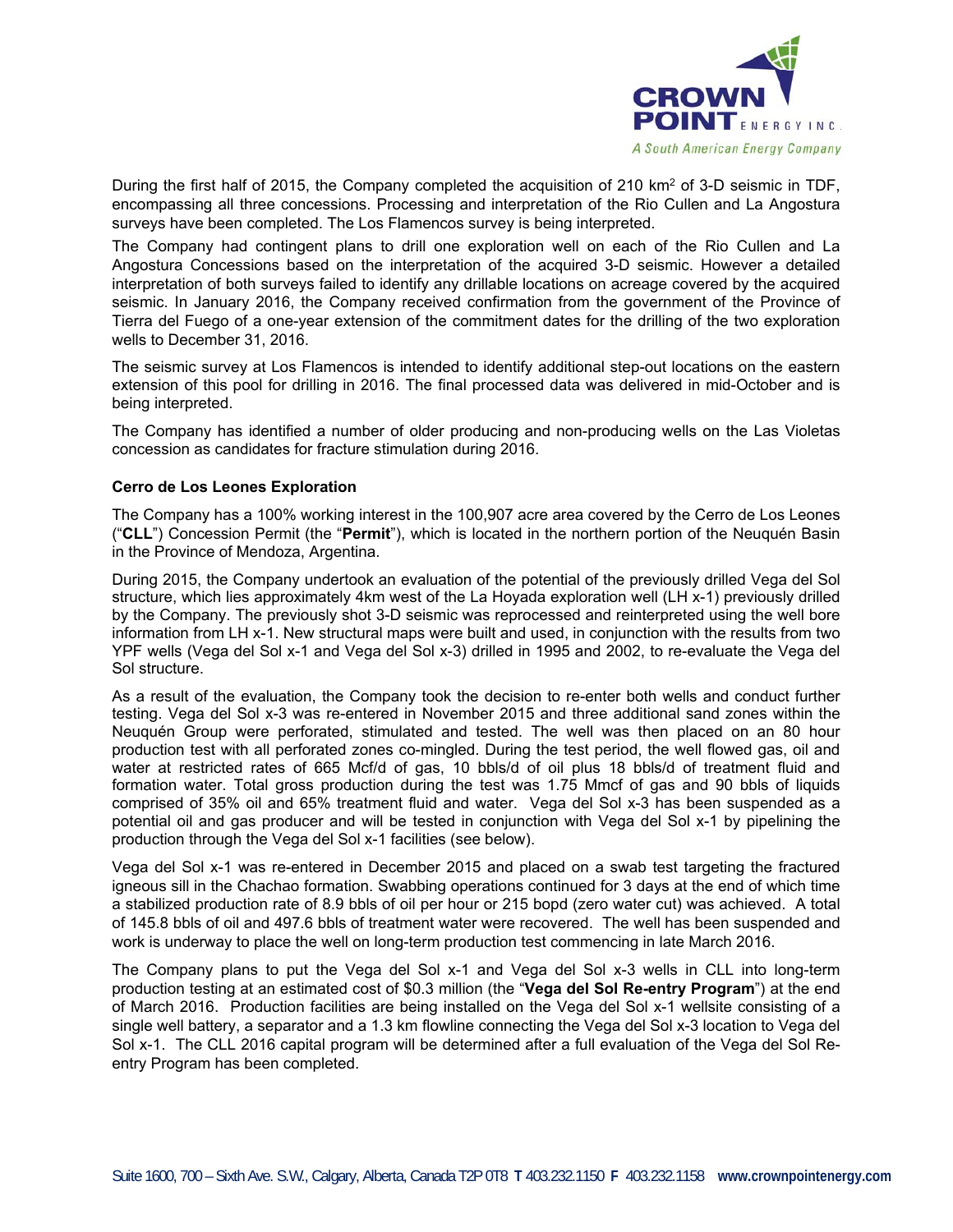

## **OUTLOOK**

Crown Point estimates a total of \$5.2 million of capital expenditures for 2016 comprised of \$4.9 million on the TDF concessions and \$0.3 million on the CLL concession. Crown Point expects to meet these obligations, along with its other anticipated expenses, using funds flow from continuing operations, working capital which totaled approximately \$0.6 million at the end of Q4 2015 and \$1.9 million of expected Petróleo Plus bond proceeds.

The Company anticipates the following activities to occur during 2016:

- Completion of remedial work at LF-1028 during the second quarter of 2016, followed by completion and testing of the well to evaluate the Springhill interval.
- Commencement of a TDF fracture stimulation program during the first and second quarter of 2016, which includes one older well on the Las Violetas gas pool (LV-104), and EM.x-2 which is located east of the San Luis gas pool. This well flowed gas on test in 1977 and again in 1991, but has remained shut in since.
- Ongoing long term production testing of Vega del Sol x-1 and x-3 wells at Cerro de los Leones to evaluate possible development locations.
- Completion of geological and seismic evaluation of the Springhill on the Rio Cullen and Angostura Concessions to identify one exploration drilling location on both concessions.
- Completion of geological and seismic work to build a drilling inventory on the Rio Chico and Los Flamencos eastern extensions.
- Evaluation of a Springhill tight gas fairway extending south and east of the Los Flamencos pool to the western limit of the San Luis gas pool.

Management is taking a prudent approach to discretionary spending and will continue to review the Company's cost structure to reduce expenses and improve efficiencies where possible.

#### **Commodity Prices**

It is anticipated that the Macri government will work to improve the current business climate in order to encourage investment and increase transparency. Management also expects that the Macri government will implement a plan to gradually deregulate domestic energy pricing. Over the next two to three years, oil prices are expected to trend smoothly towards international prices and natural gas prices are expected to move upwards and match the cost of imported gas. These expected measures plus others yet to be announced will be evaluated by the Company within the context of the government's new economic program to assess the impact on the energy industry and Crown Point.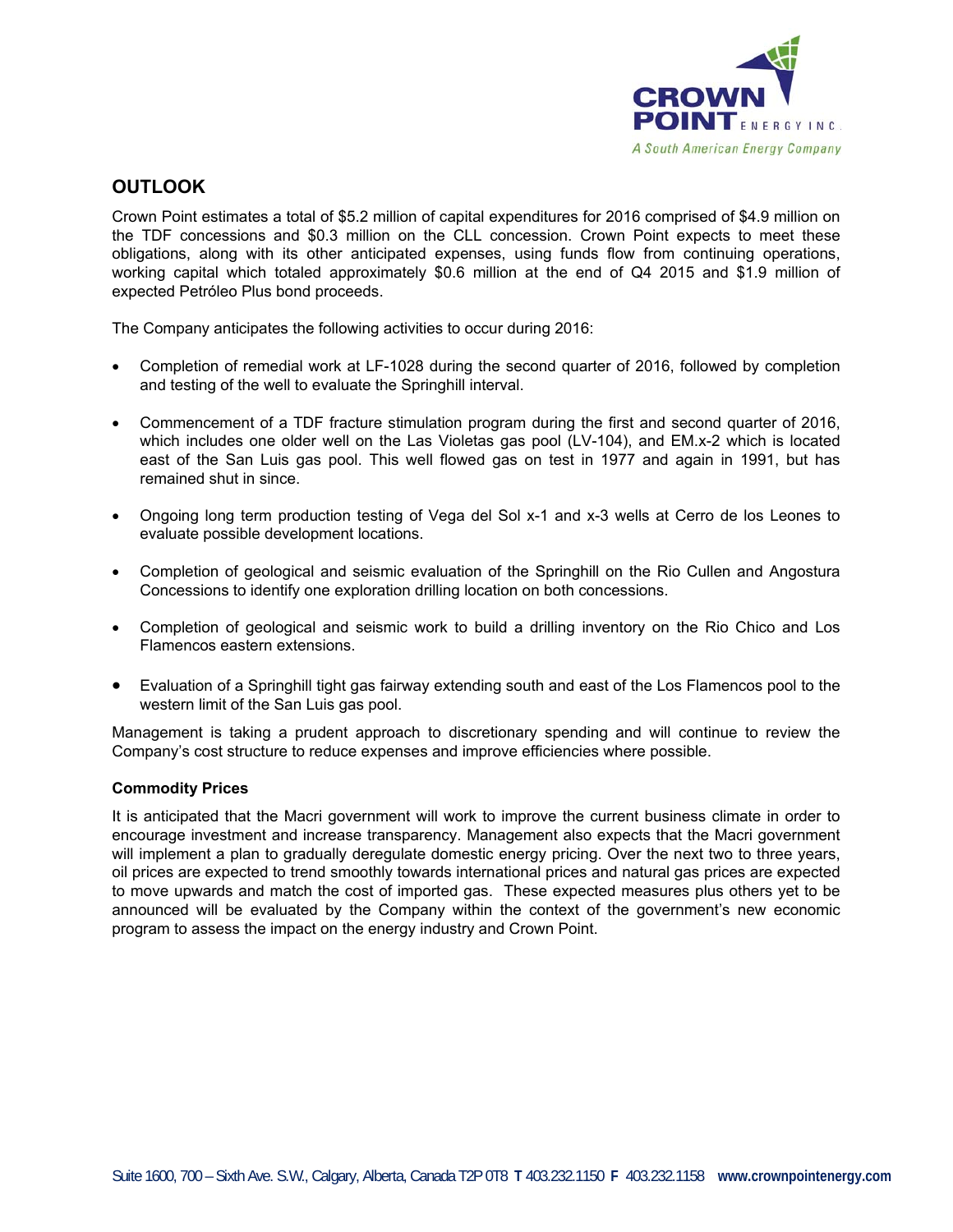

# **SUMMARY OF FINANCIAL INFORMATION**

| (expressed in \$, except shares outstanding) | December 31<br>2015 | December 31<br>2014 | December 31<br>2013 |
|----------------------------------------------|---------------------|---------------------|---------------------|
| Working capital                              | 642.828             | 2.575.201           | 15,049,226          |
| Exploration and evaluation assets            | 7.731.691           | 14.828.994          | 10,350,417          |
| Property and equipment                       | 32,250,082          | 29,063,224          | 32,029,851          |
| Total assets                                 | 47, 197, 795        | 57.569.312          | 64,868,464          |
| Non-current financial liabilities (1)        | 1,253,469           | 1.451.658           | 3,942,392           |
| Share capital                                | 116,003,355         | 107.575.856         | 101,334,798         |
| Total common shares outstanding              | 164,515,222         | 130,480,926         | 104,515,222         |

| (expressed in \$, except shares outstanding)         | Three months ended<br>December 31 |             | Year ended<br>December 31 |                |                |
|------------------------------------------------------|-----------------------------------|-------------|---------------------------|----------------|----------------|
|                                                      | 2015                              | 2014        | 2015                      | 2014           | 2013           |
| Oil and gas revenue                                  | 3,765,903                         | 3,099,203   | 15.142.662                | 13,793,035     | 15,686,650     |
| Net loss from continuing operations                  | (11, 032, 823)                    | (3,318,889) | (15, 373, 360)            | (6,989,342)    | (6,324,403)    |
| Net loss per share – continuing operations $(2)$     | (0.07)                            | (0.03)      | (0.10)                    | (0.07)         | (0.06)         |
| Net loss from discontinued operations                |                                   |             |                           | (8,446,525)    | (8,666,858)    |
| Net loss per share from discontinued operations (2)  |                                   |             |                           | (0.08)         | (0.08)         |
| Net loss                                             | (11,032,823)                      | (3,318,889) | (15, 373, 360)            | (15, 435, 600) | (14, 991, 261) |
| Net loss per share $(2)$                             | (0.07)                            | (0.03)      | (0.10)                    | (0.15)         | (0.14)         |
| Funds flow from (used by) continuing operations      | 60,942                            | (1,024,457) | 585,345                   | 841,565        | (212, 155)     |
| Funds flow per share $-$ continuing operations $(2)$ | (0.00)                            | (0.01)      | (0.00)                    | 0.01           | (0.00)         |
| Weighted average number of shares                    | 164.515.222                       | 107.902.053 | 155.794.165               | 105.368.889    | 104.515.222    |

(1) Non-current financial liabilities are comprised of bank debt. The total amount outstanding at December 31, 2015 is \$2,416,186 of which \$1,162,717 is classified as current and \$1,253,469 is long-term (2014 – \$4,748,908; \$3,297,250 current and \$1,451,658 long-term, 2013 – \$4,113,800; \$171,408 current and \$3,942,392 long-term).

<sup>(2)</sup> All per share figures are based on the basic weighted average number of shares outstanding in the period. The effect of options is anti-dilutive in loss periods. Per share amounts may not add due to rounding.

#### **TDF Pricing**

As shown in the table below, although the Company received lower unit prices for oil, NGL and natural gas in Q4 2015, total revenue per BOE increased by 11% from the 2014 comparative quarter due primarily to an increase in oil sales volumes.

|                                  | Three months ended     |       |        |  |  |
|----------------------------------|------------------------|-------|--------|--|--|
|                                  | December 31            |       |        |  |  |
|                                  | 2014<br>2015<br>Change |       |        |  |  |
| Light oil revenue per bbl (\$)   | 68.60                  | 77.30 | $-12%$ |  |  |
| NGL revenue per bbl (\$)         | 25.74                  | 24.39 | $+6%$  |  |  |
| Natural gas revenue per Mcf (\$) | 3.65                   | 3.54  | $+10%$ |  |  |
| Revenue per BOE (\$)             | 28.91                  | 26.00 | $+11%$ |  |  |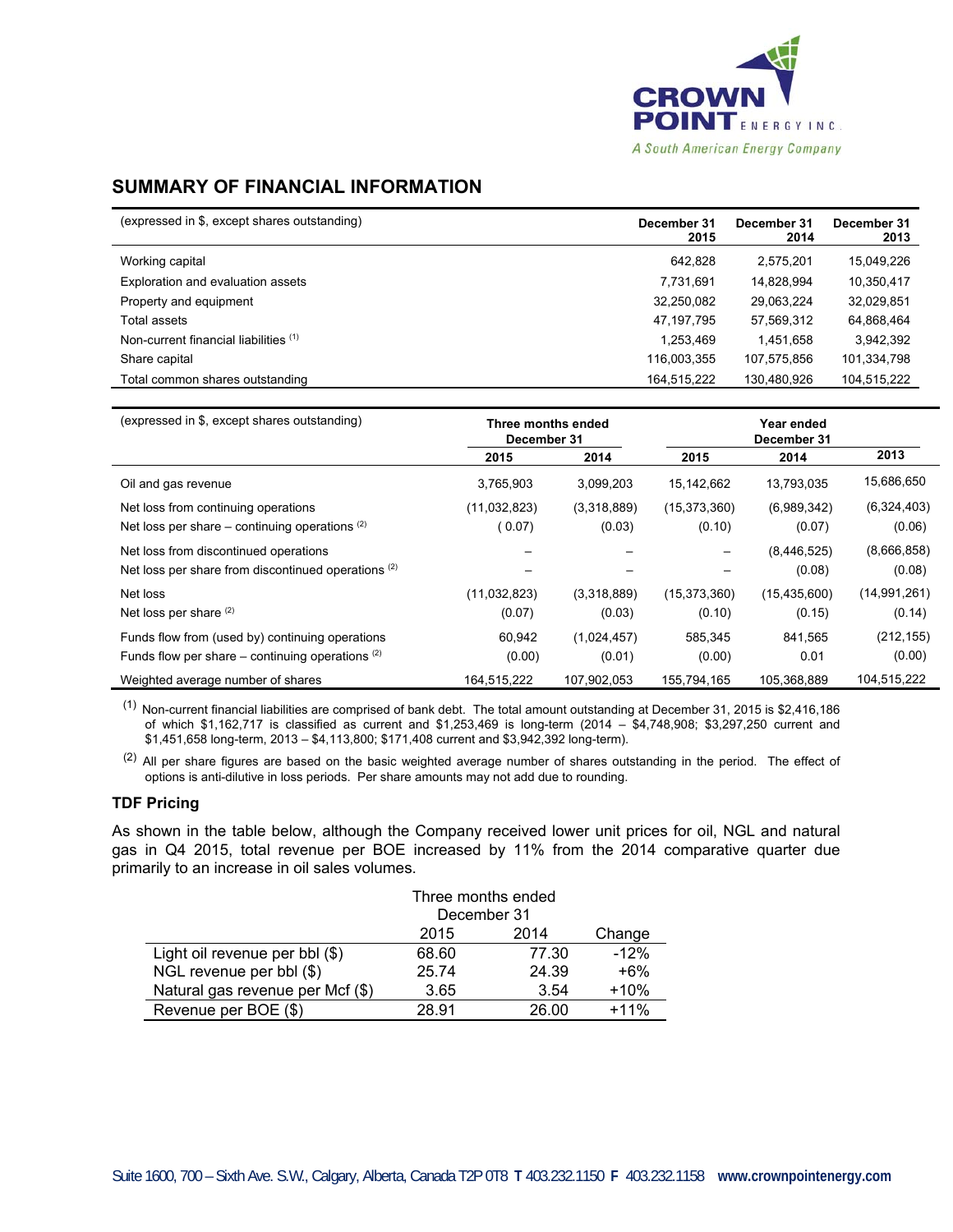

#### **TDF Sales and Production Volumes**

During Q4 2015, the Company's average daily sales volumes were 1,416 BOE per day, down 2% from 1,452 BOE per day in Q3 2015 due to natural decline rates from existing wells and up 9% from 1,296 BOE per day in Q4 2014 due to new wells brought on production in December 2014 and the first half of 2015.

TDF average daily production volumes for Q4 2015 averaged 1,431 BOE per day, down 8% from 1,555 BOE per day in Q3 2015 and up 3% from 1,393 BOE per day in Q4 2014. Q4 2015 daily production volume gains from new wells were offset by natural declines and restricted production from some existing wells due to gathering system constraints.

### **General and Administrative ("G&A") Expenses**

G&A expenses in Q4 2015 decreased by 20% from Q4 2014 and 7% comparing YE 2015 with YE 2014. The decrease is due to efficiencies and cost savings achieved in the Canadian and Argentina offices.

### **Exploration and Evaluation Expense**

During 2015, the Company recognized \$9,401,452 of exploration expense in relation to expenditures on the Cerro Los Leones Concession on relinquished acreage and an unsuccessful exploration well (LH x-1).

During 2014, the Company recognized \$507,722 of exploration expense for the carrying amount of the Laguna de Piedra Concession as the Company had no plans to further develop the Concession.

## **RESERVES**

Gaffney Cline & Associates Inc. ("**Gaffney Cline**"), an independent qualified reserves auditor, audited the oil and natural gas reserves attributable to all of Crown Point's properties as at December 31, 2015 based on forecast prices and costs and in accordance with NI 51-101 and the Canadian Oil and Gas Evaluation Handbook. Gaffney Cline's audit also presents the estimated net present value of future net revenue associated with Crown Point's reserves. A summary of Crown Point's crude oil, natural gas and natural gas liquids reserves, as audited by Gaffney Cline, and the associated net present value of future net revenue associated therewith as at December 31, 2015 is summarized below.

Crown Point's reserves were negatively impacted by poor production tests of conventional vertical wells drilled and/or completed in 2015 on the eastern flank of the Las Flamencos pool and by lower domestic oil prices. The wells drilled on the south eastern flank of the Los Flamencos pool encountered tight gas saturated Springhill sandstones and could represent a potential tight gas resource play accessible through horizontal well development and multistage fracture technology.

The Company's Proved plus Probable ("2P") reserves (gross) as at December 31, 2015, as audited by Gaffney Cline, were 4.918 MBoe compared to 6.036 MBoe as at December 31, 2014, representing a decrease of approximately 15% primarily attributable to production during the year of 530,013 BOE and net negative 2P reserve revisions of 483,000 BOE. The estimated before tax net present value of the Company's 2P reserves as at December 31, 2015 (discounted at 10%) was MM\$55.98, representing a decrease of approximately 28% from December 31, 2014, due primarily to the previously discussed disappointing drill and test results on the Las Flamencos pool and a decline in forecasted future oil prices in Argentina.

Approximately 66% of the Company's before tax net present value of 2P reserves (discounted at 10%) is categorized as Developed Producing and the before tax net present value of future net revenues associated with the Company's proved reserves (discounted at 10%) represents approximately 83% of the Company's before tax net present value of future net revenues associated with all of the Company's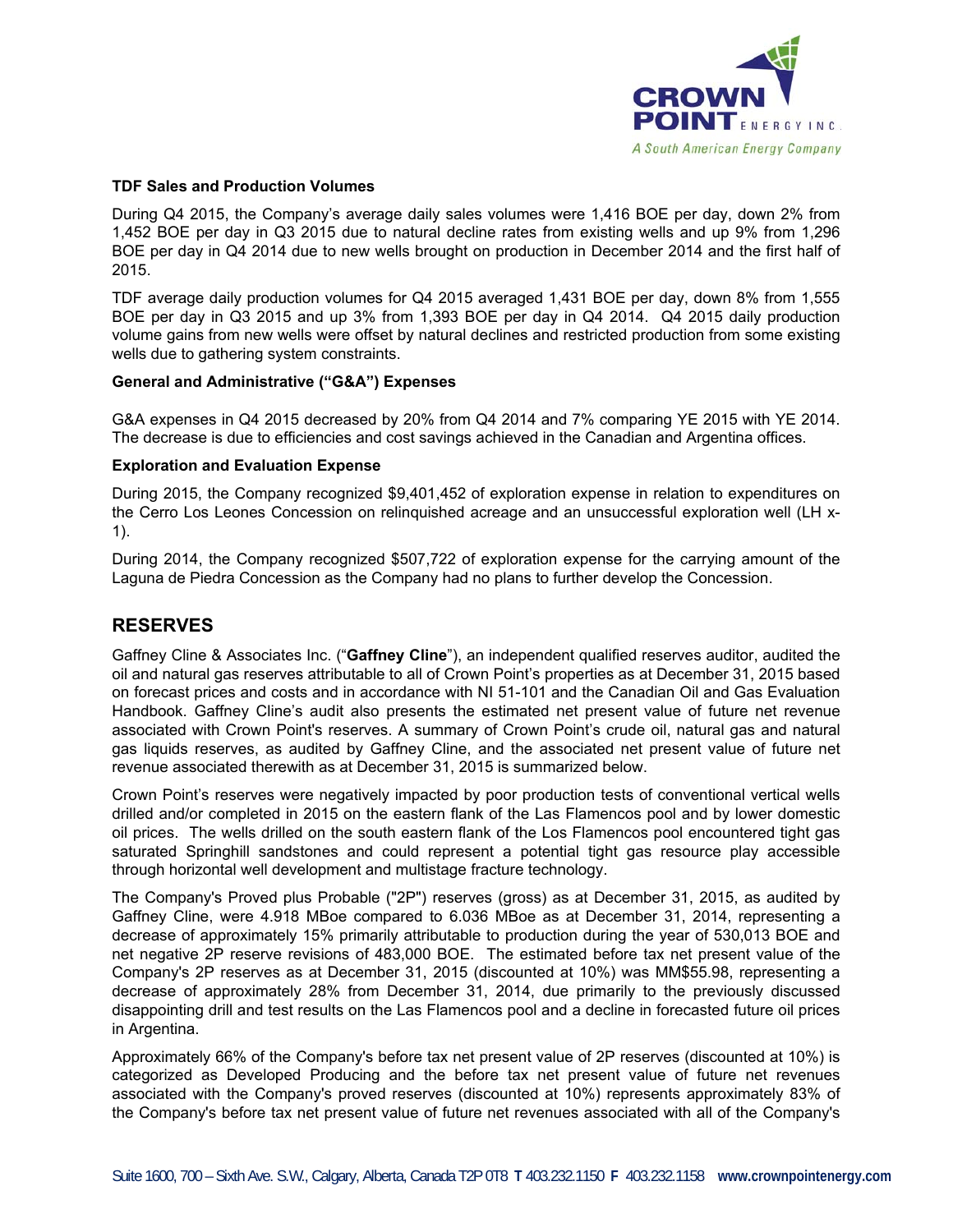

2P reserves. The Company's before tax net present value of 2P reserves (discounted at 10%) per outstanding share (basic) is \$0.34/share and does not include any material value for the Company's assets at Cerro de Los Leones where successful workovers on two wells in late 2015 are expected to be followed up with long term production testing in 2016.

Natural Gas accounts for approximately 87% of the Company's 2P reserves (gross) as at December 31, 2015 compared with 83% as at December 31, 2014.

# **INDEPENDENT RESERVE SUMMARY**

| <b>Reserves Category</b>                 | Company<br><b>Gross</b><br><b>Medium and Light Crude Oil</b><br>and Natural Gas Liquids<br>(Mbbls) $(2)$ |       |        | Company<br><b>Gross</b><br><b>Conventional Natural Gas</b><br>(Mmcf) |        |        |
|------------------------------------------|----------------------------------------------------------------------------------------------------------|-------|--------|----------------------------------------------------------------------|--------|--------|
|                                          | 2015                                                                                                     | 2014  | Change | 2015                                                                 | 2014   | Change |
| Proved developed producing               | 424                                                                                                      | 451   | $-6%$  | 12,095                                                               | 13,115 | $-8%$  |
| Proved developed non-producing           | 6                                                                                                        | 68    | $-91%$ | 402                                                                  | 167    | 141%   |
| Proved undeveloped                       | 163                                                                                                      | 225   | $-28%$ | 6,521                                                                | 10,882 | -40%   |
| Total proved                             | 593                                                                                                      | 744   | $-20%$ | 19,018                                                               | 24,164 | $-21%$ |
| Total probable                           | 184                                                                                                      | 281   | $-35%$ | 5,825                                                                | 5,903  | $-1\%$ |
| Total proved plus probable               | 777                                                                                                      | 1,025 | $-24%$ | 24,843                                                               | 30,067 | $-17%$ |
| Total possible <sup>(1)</sup>            | 30                                                                                                       | 0     | n/a    | 1,261                                                                | 303    | 316%   |
| Total proved plus probable plus possible | 807                                                                                                      | 1,025 | $-21%$ | 26,104                                                               | 30,370 | $-14%$ |

### **SUMMARY OF RESERVES as of December 31, 2015 compared to December 31, 2014 (Forecast Prices & Costs)**

(1) "Possible reserves" are those additional reserves that are less certain to be recovered than probable reserves. There is a 10% probability that the quantities actually recovered will equal or exceed the sum of proved plus probable plus possible reserves.

(2) For the purpose of the table above, the Company's light and medium crude oil and natural gas liquids reserves have been aggregated.

| <b>Reserves Category</b>                 | Company<br>Gross<br><b>Total Reserves</b><br><b>MBOE</b> |       |         |
|------------------------------------------|----------------------------------------------------------|-------|---------|
|                                          | 2015                                                     | 2014  | Change  |
| Proved developed producing               | 2,440                                                    | 2,637 | $-7%$   |
| Proved developed non-producing           | 73                                                       | 96    | $-24%$  |
| Proved undeveloped                       | 1,250                                                    | 2,038 | $-39\%$ |
| Total proved                             | 3,763                                                    | 4,771 | $-21%$  |
| Total probable                           | 1,155                                                    | 1,265 | $-9%$   |
| Total proved plus probable               | 4,918                                                    | 6,036 | $-19%$  |
| Total possible <sup>(1)</sup>            | 240                                                      | 51    | 371%    |
| Total proved plus probable plus possible | 5,158                                                    | 6,087 | $-15%$  |

(1) "Possible reserves" are those additional reserves that are less certain to be recovered than probable reserves. There is a 10% probability that the quantities actually recovered will equal or exceed the sum of proved plus probable plus possible reserves.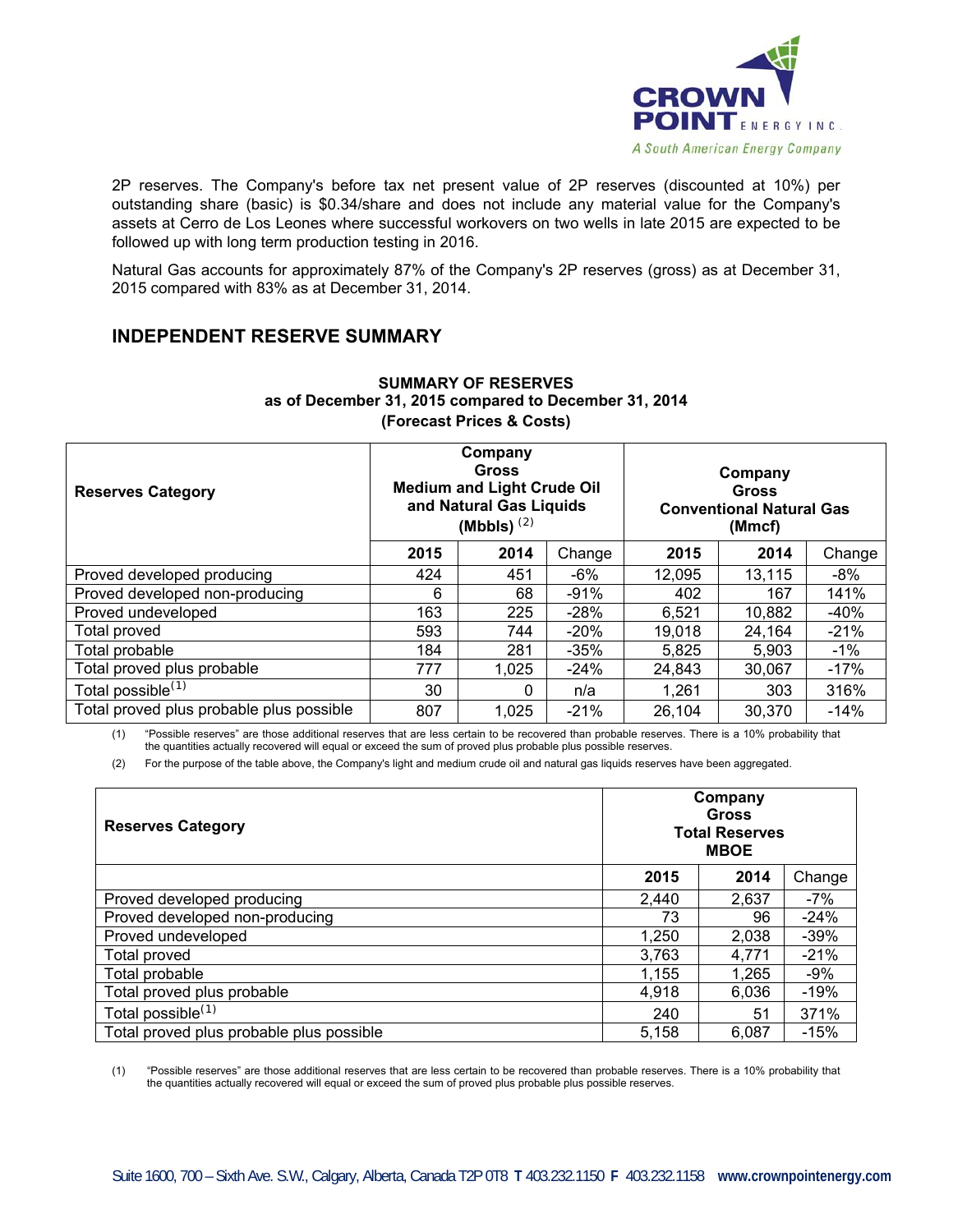

#### **SUMMARY OF NET PRESENT VALUE OF FUTURE NET REVENUE as of December 31, 2015 (Forecast Prices & Costs)**

| <b>Reserves Category</b>                 | Net Present Value of Future Net Revenue Before Income Taxes<br>Discounted at (% / year) |        |        |        |        |
|------------------------------------------|-----------------------------------------------------------------------------------------|--------|--------|--------|--------|
|                                          | $0\%$                                                                                   | 5%     | 10%    | 15%    | 20%    |
|                                          | M\$                                                                                     | M\$    | M\$    | M\$    | M\$    |
| Proved developed producing               | 41,545                                                                                  | 34,030 | 28,562 | 24,471 | 21,333 |
| Proved developed non-producing           | 1,968                                                                                   | 1,546  | 1.247  | 1,030  | 868    |
| Proved undeveloped                       | 27,006                                                                                  | 18,939 | 13,400 | 9,503  | 6,700  |
| Total proved                             | 70,519                                                                                  | 54.515 | 43.209 | 35,004 | 28,901 |
| Total probable                           | 27,590                                                                                  | 18,629 | 12,739 | 8,778  | 6,058  |
| Total proved plus probable               | 98,109                                                                                  | 73,144 | 55,948 | 43.781 | 34,959 |
| Total possible <sup>(1)</sup>            | 5,713                                                                                   | 3,626  | 2,311  | 1,466  | 916    |
| Total proved plus probable plus possible | 103,822                                                                                 | 76.770 | 58,259 | 45,247 | 35,875 |

(1) "Possible reserves" are those additional reserves that are less certain to be recovered than probable reserves. There is a 10% probability that the quantities actually recovered will equal or exceed the sum of proved plus probable plus possible reserves.

(2) The estimated net present values of future net revenues disclosed do not represent fair market value.

Further details of the audit of the Company's reserves as at December 31, 2015 will be contained in the Company's NI 51-101 filings for the year ended December 31, 2015 which will be filed with Canadian securities regulatory authorities and will be made available under the Company's profile at www.sedar.com and on the Company's website at www.crownpointenergy.com

For inquiries please contact:

Murray McCartney **Murray Marisa Tormakh** President & CEO Vice-President & CFO Ph: (403) 232-1150 Ph: (403) 232-1150 Crown Point Energy Inc. Crown Point Energy Inc.

mmccartney@crownpointenergy.com mtormakh@crownpointenergy.com

Brian J. Moss Executive Vice-President & COO Ph: (403) 232-1150 Crown Point Energy Inc. bmoss@crownpointenergy.com

Website: www.crownpointenergy.com

#### *About Crown Point*

Crown Point Energy Inc. is an international oil and gas exploration and development company headquartered in Calgary, Canada, incorporated in Canada, trading on the TSX Venture Exchange and operating in South America. Crown Point's exploration and development activities are focused in the Golfo San Jorge, Neuquén and Austral basins in Argentina. Crown Point has a strategy that focuses on establishing a portfolio of producing properties, plus production enhancement and exploration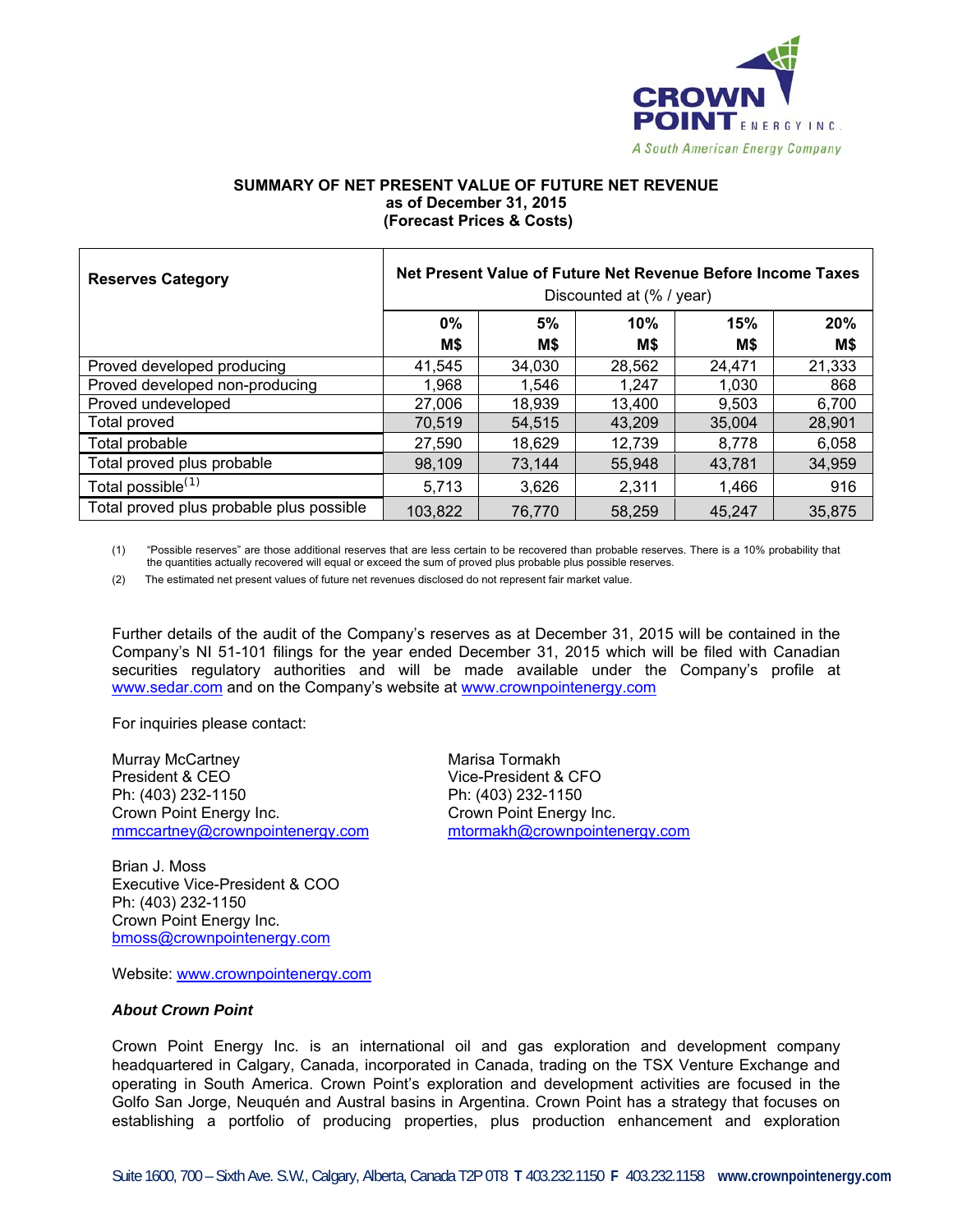

opportunities to provide a basis for future growth.

#### *Advisory*

*Certain Oil and Gas Disclosures: Barrels of oil equivalent (BOE) may be misleading, particularly if used in isolation. A boe conversion ratio of six thousand cubic feet (6 Mcf) to one barrel (1 bbl) is based on an energy equivalency conversion method primarily applicable at the burner tip and does not represent a value equivalency at the wellhead. In addition, given that the value ratio based on the current price of crude oil in Argentina as compared to the current price of natural gas in Argentina is significantly different from the energy equivalency of 6:1, utilizing a conversion on a 6:1 basis may be misleading as an indication of value. "MBOE" means thousands of barrels of oil equivalent. "BOEPD" means barrels of oil equivalent per day. "bopd" means barrel of oil per day. "Mcf" means thousand cubic feet. "Mmcf" means million cubic feet. "bbls" means barrels. "Mbbls" means thousands of barrels. "M\$ means thousands of dollars."MM\$" means millions of dollars.* 

*Non-IFRS Measures: This press release contains the term "funds flow from (used by) continuing operations" which should not be considered an alternative to, or more meaningful than, operating cash flows from (used by) continuing operations as determined in accordance with IFRS as an indicator of the Company's performance. Funds flow from (used by) continuing operations and funds flow from (used by) continuing operations per share (basic and diluted) do not have any standardized meanings prescribed by IFRS and may not be comparable with the calculation of similar measures used by other entities. Management uses funds flow from (used by) continuing operations to analyze operating performance and considers funds flow from (used by) continuing operations to be a key measure as it demonstrates the Company's ability to generate cash necessary to fund future capital investment. Funds flow from (used by)* continuing operations per share is calculated using the basic and diluted weighted average number of *shares for the period consistent with the calculations of earnings per share. A reconciliation of funds flow from (used by) continuing operations to cash flow from operating activities is presented in the MD&A which will be made available under the Company's profile at www.sedar.com under "Non-IFRS Measures".* 

*Forward looking information: Certain information set forth in this document, including: the filing of the Company's year end disclosure documents on SEDAR; the Company's belief of that certain of President Macri's policies will have a benefit to the Argentina economy and the Company's business (including pricing, costs and other matters); certain intended operational activities on the Company's properties; estimated costs associated with certain of the Company' operations (and the timing thereof); various statements under the heading "Outlook", including the Company's intention to complete certain remedial work, commence a fracture stimulation program, the evaluation of possible development locations, completing certain geological and seismic work and other matters; the Company's assessment on future commodity prices; and the Company's assessment of financing sources, including external and internal financing, is considered forward-looking information, and necessarily involve risks and uncertainties, certain of which are beyond Crown Point's control. In addition, information relating to reserves is deemed to be forwardlooking information, as it involves the implied assessment, based on certain estimates and assumptions, that the reserves described can be economically produced in the future. Such risks include but are not limited to: risks associated with oil and gas exploration, development, exploitation, production, marketing and transportation; risks associated with operating in Argentina, including risks of changing government regulations (including the adoption of, amendments to, or the cancellation of government incentive programs or other laws and regulations relating to commodity prices, taxation, currency controls and export restrictions, in each case that may adversely impact Crown Point), risks that new government initiatives will not have the consequences the Company believes (including the benefits to be derived therefrom), the risk that the Company may not receive any bonds in consideration of its Petróleo Plus credits, expropriation/nationalization of assets, price controls on commodity prices, inability to enforce contracts in certain circumstances, the potential for a sovereign debt default or a hyperinflationary economic environment, and other economic and political risks; loss of markets and other economic and industry conditions; volatility of commodity prices; currency fluctuations; imprecision of reserve estimates; environmental risks; competition from other producers; inability to retain drilling services; incorrect assessment of value of acquisitions and*  failure to realize the benefits therefrom; delays resulting from or inability to obtain required regulatory approvals; the lack of availability of qualified personnel or management; stock market volatility and ability to access sufficient capital *from internal and external sources; and economic or industry condition changes. Actual results, performance or achievements could differ materially from those expressed in, or implied by, the forward-looking information and, accordingly, no assurance can be given that any events anticipated by the forward-looking information will transpire or occur, or if any of them do so, what benefits that Crown Point will derive therefrom. In addition, the information relating to reserves is deemed to be forward-looking information, as such information involves the implied assessment, based on certain estimates and assumptions that the reserves described can be economically produced in the future. With respect to forward-looking information contained herein, the Company has made assumptions*